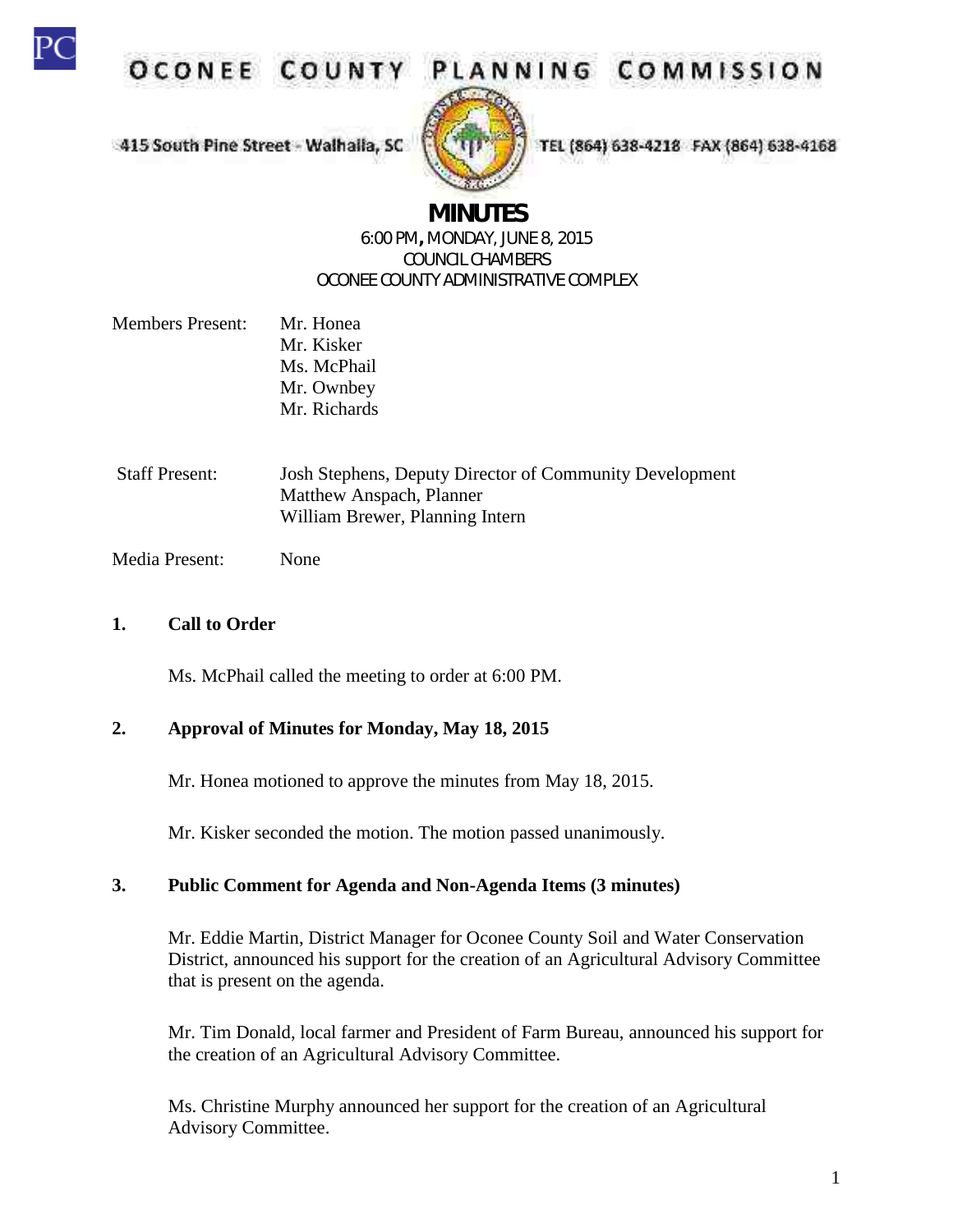Ms. Debbie Sewell announced her support for the creation of an Agricultural Advisory Committee.

Mr. Bill Bush announced his support for the creation of an Agricultural Advisory Committee.

#### **4**. **Continued Review of Comprehensive Plan – Goal 4**

Goal 4:

Mr. Stephens took the opportunity to briefly speak about his class schedule at Clemson University and how it would conflict with Monday evening meetings beginning in August. He announced that Mr. Anspach will be taking over the meeting responsibilities moving forward. He also introduced the Planning Intern, Mr. William Brewer, who will be assisting Mr. Anspach and Mr. Stephens in the Department and with meeting responsibilities as well.

Objective 1 –

Ms. McPhail inquired about the Capital Improvements recommendation they gave for libraries. Mr. Stephens mentioned that he would speak to Ms. Hulse, Clerk to Council, and Mr. Moulder, County Administrator, regarding this matter.

Objective 2 – No discussion occurred or action taken.

Objective 3 – No discussion occurred or action taken.

Objective 4 – No discussion occurred or action taken.

Objective 5 – No discussion occurred or action taken.

Objective 6 – No discussion occurred or action taken.

Objective 7 – No discussion occurred or action taken.

Objective 8 – No discussion occurred or action taken.

Objective 9 –

The Planning Commission directed Mr. Stephens to speak with Mack Kelly, County Engineer, about the history, policy, and feasibility of incorporating sidewalks.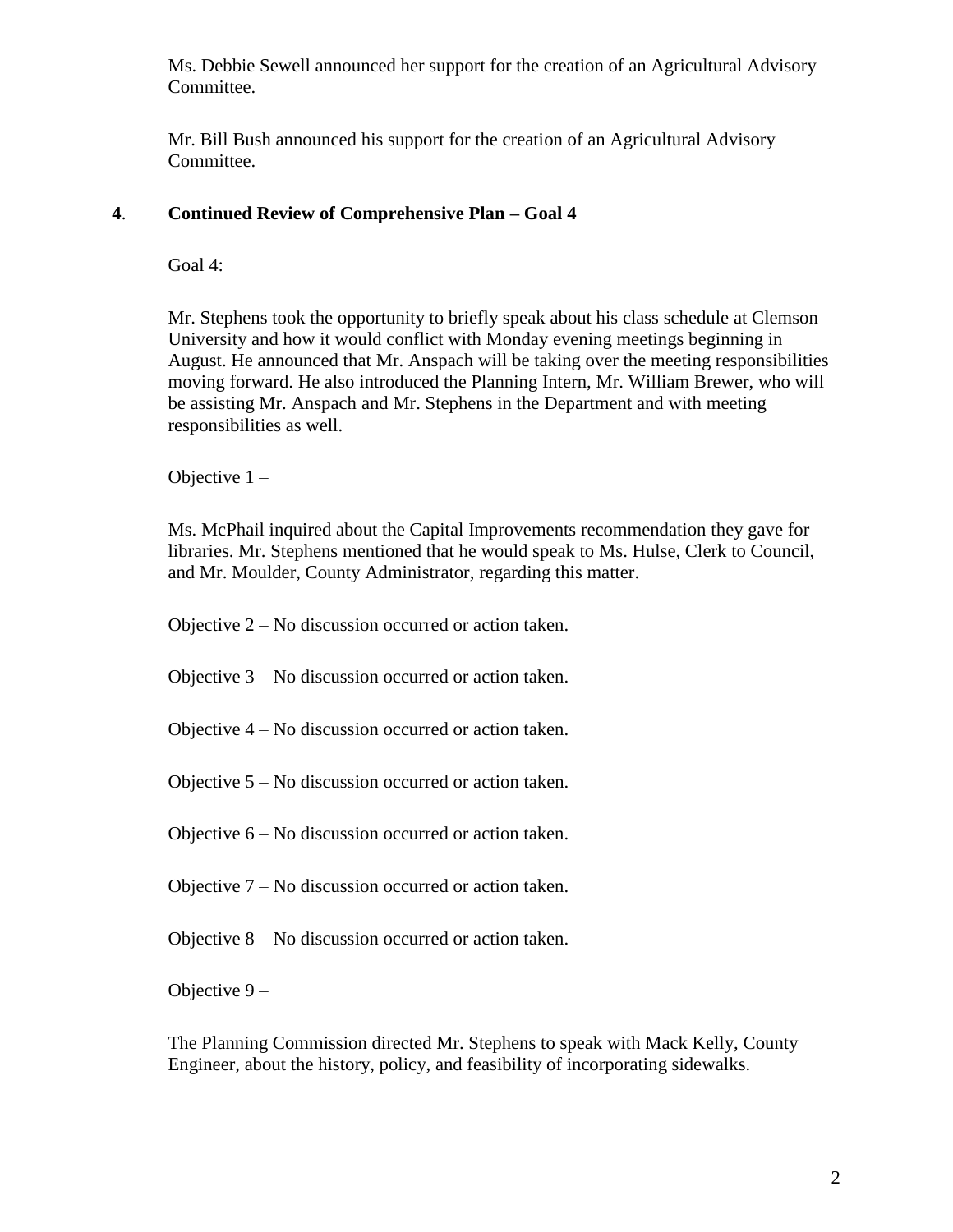Objective 10 –

Mr. Stephens spoke about the importance of the airport section in Objective 10.

Objective 11 –

Mr. Richards asked Mr. Stephens to contact Mr. Moulder regarding community facilities.

### **5**. **Review of the Comprehensive Plan – Goal 5**

Goal 5:

Mr. Tom Markovich stepped forward to express his opinion regarding the importance of scenic corridors, development standards, and design standards expressed as *Appalachian Rustic Elegance.* He discussed the difficulty for County staff to enforce the design due to the absence of a specific performance standard.

Objective 1 –

Ms. McPhail mentioned that the description in Objective 1 of an arts program is vague and should be more comprehensive by including cultural and historical aspects as well.

Mr. Anspach explained that Mr. Lyle had spoken with staff before the meeting and encouraged the inclusion of the Museum of the Cherokee along with the Oconee County Heritage Museum in strategy 3.

Ms. McPhail also mentioned that it would be helpful to have an Oconee County employee maintain a centrally coordinated communication platform updating the public with local events within the County through a calendar or website.

Objective 2 –

Mr. Richards explained some potential issues he noticed with regards to the 1000 feet buffer regulation when applied to telecommunication towers on Highway 11.

Mr. Kisker emphasized that strategy 7 should be a high priority and questioned how these items of interest could be prioritized by importance in the future.

# **6. Review and Consider the Creation of an Agricultural Advisory Committee**

Mr. Stephens discussed the concept of the Committee; the timeline of events related to its potential creation; and community feedback and engagement.

Mr. Martin stepped forward to answer any questions related to the proposed Committee